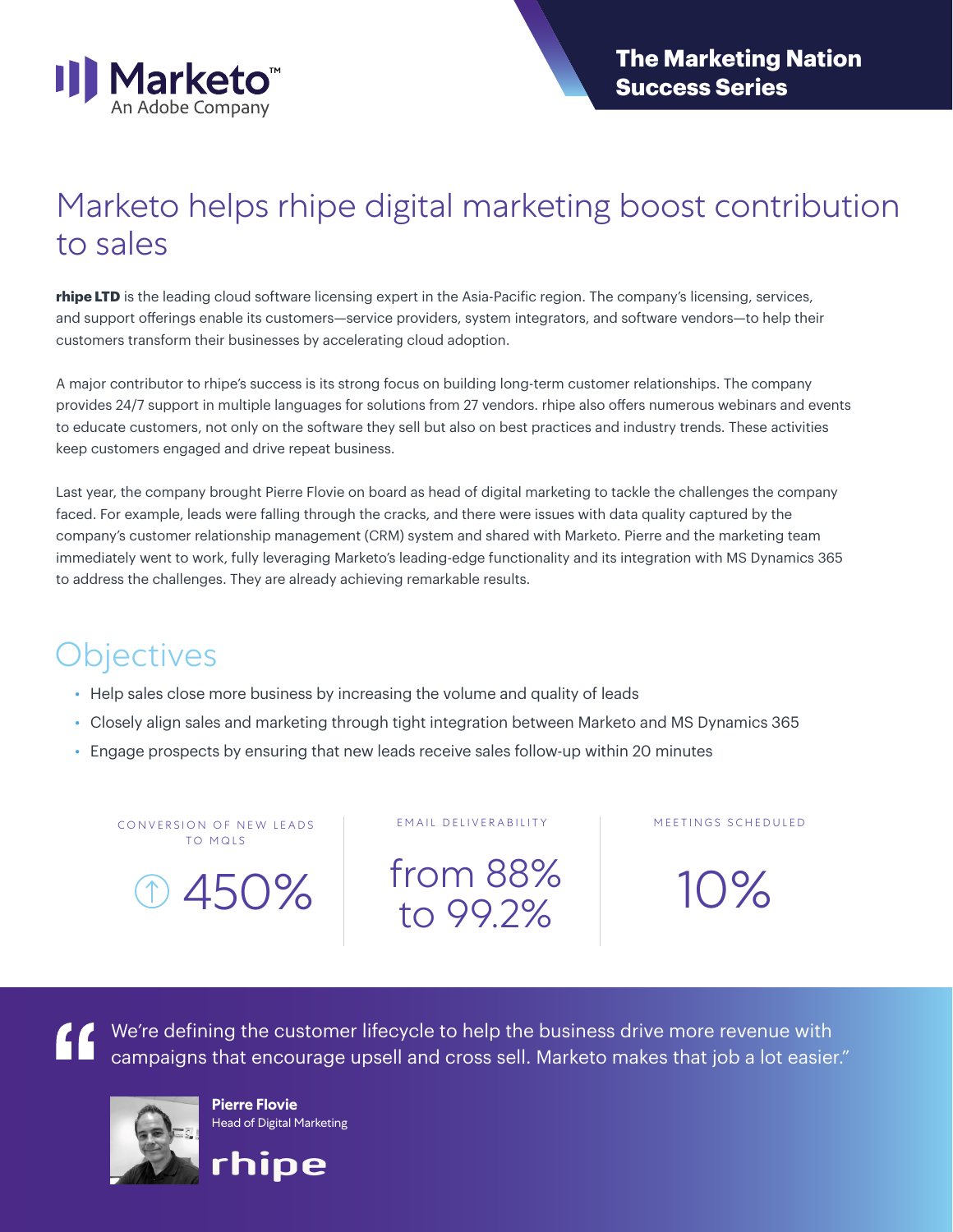# Increasing MQLs

When Pierre joined rhipe, several major issues required his immediate attention. The marketing database was problematic. The CRM system had been configured in a way that resulted in duplicate entries—and the duplication was processed into Marketo. Neither marketing nor sales had visibility into the buyer journey—so both teams were struggling to understand what types of campaigns would accelerate the sales cycle. In addition, new leads weren't receiving attention because sales reps didn't have time to follow up.

Pierre tackled the configuration of the CRM system and the integration of that system with Marketo. He also outsourced lead follow-up as a temporary fix while the company established an internal team to bring the targeting of net new inquiries back in house. The in-house team now receives alerts through Marketo Sales Insights when new leads come in. Within 20 minutes the new prospects get a call—while their interest level is high. Pierre says this has dramatically increased the number of MQLs.

In the past, most new inquiries never made it from non-lead to MQL status. Within the first year, we increased conversion from new lead to MQL by 450%. And Marketo lead scoring is enabling sales to focus on the hottest prospects. Everyone is thrilled: marketing, sales, and senior management."

#### Driving up delivery rates, open rates, and click-throughs

Previously, poor data quality was negatively affecting deliverability, open rates, and click-throughs. According to Pierre, the efforts his team expended around improving data quality in addition to mapping the buyer journey and streamlining the Marketo/MS Dynamics integration are paying off in a variety of ways.

"We're taking advantage of Marketo's soft and hard bounce management to eliminate invalid email addresses and get updated addresses whenever possible," Pierre says. "When a message bounces, we notify sales through the CRM system. The sales rep follows up and, if possible, gets the correct address. As a result, our email delivery rate rose from 88% to 99.x%. Open rates jumped to 40%. And, more important, our click-through rate is as high as 10%, compared to an industry benchmark of 2.2%."



**The Marketing Nation Success Series**